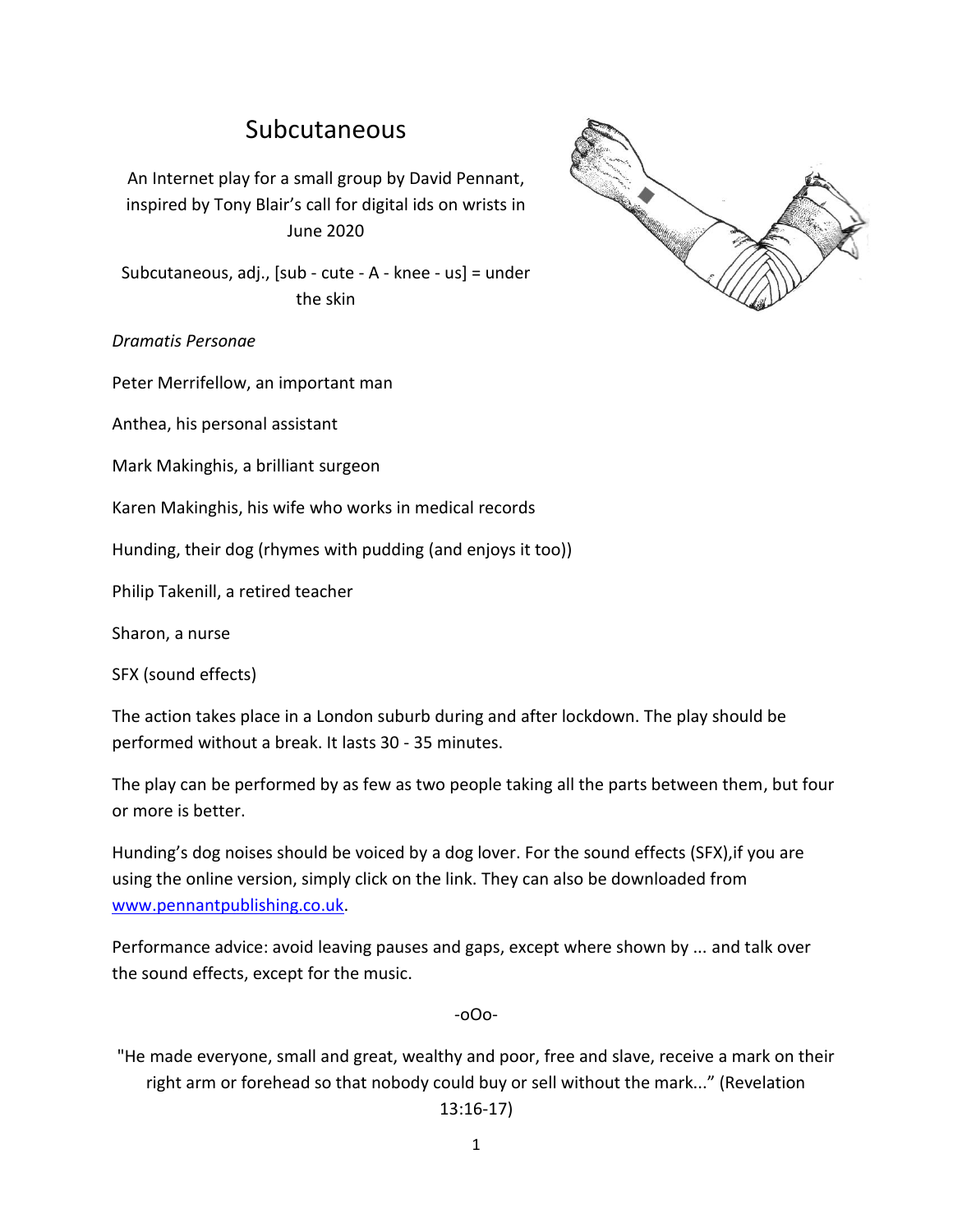#### *Scene 1*

## *The outer room of a government office. Anthea seated behind a desk.*

## *Enter Mark Makinghis*

*SFX Opening music*

*Anthea* Come in, Mr. Makinghis.

*Mark* Good morning... (*reads label on desk*) Anthea. Nice to meet you. Everybody calls me Mark.

*Anthea*Mr. Merrifellow will see you shortly. There are one or two things to attend to first.

*Mark* Fine. Do you know, those people downstairs kept me for forty minutes with all their form-filling. How am I expected to know the maiden names of my great grandmothers? They even wanted a DNA swab from me.

*Anthea*Of course. You would only expect the highest standards of security from us. Now, we have one or two procedures of our own. Please come over here so that I can scan your iris. Just stand where the two feet are outlined on the mat... thank you. Now, try not to blink...

*SFX Puff of cold air*

*Mark* Ooh!

*Anthea*No, that's not come out well. Try to keep your eyes open please.

*SFX Puff of cold air*

*Mark* Ouch!

*Anthea*Good, that's better. Now, we need your finger prints on this pad please. Press firmly... please try to press firmly Mr. Makinghis!

*Mark* I'm doing my best!

*Anthea*Thank you. Those will do. Now we will take your personal details as read from downstairs, but I do need a photo (*produces a camera*). No, DON'T smile for the lens. Just relax. Mr. Makinghis, will you please relax? Can you look a little less awkward, please? Try to look natural... There, it's not brilliant but that will have to do.

*Mark* Anything else I can help you with, Anthea?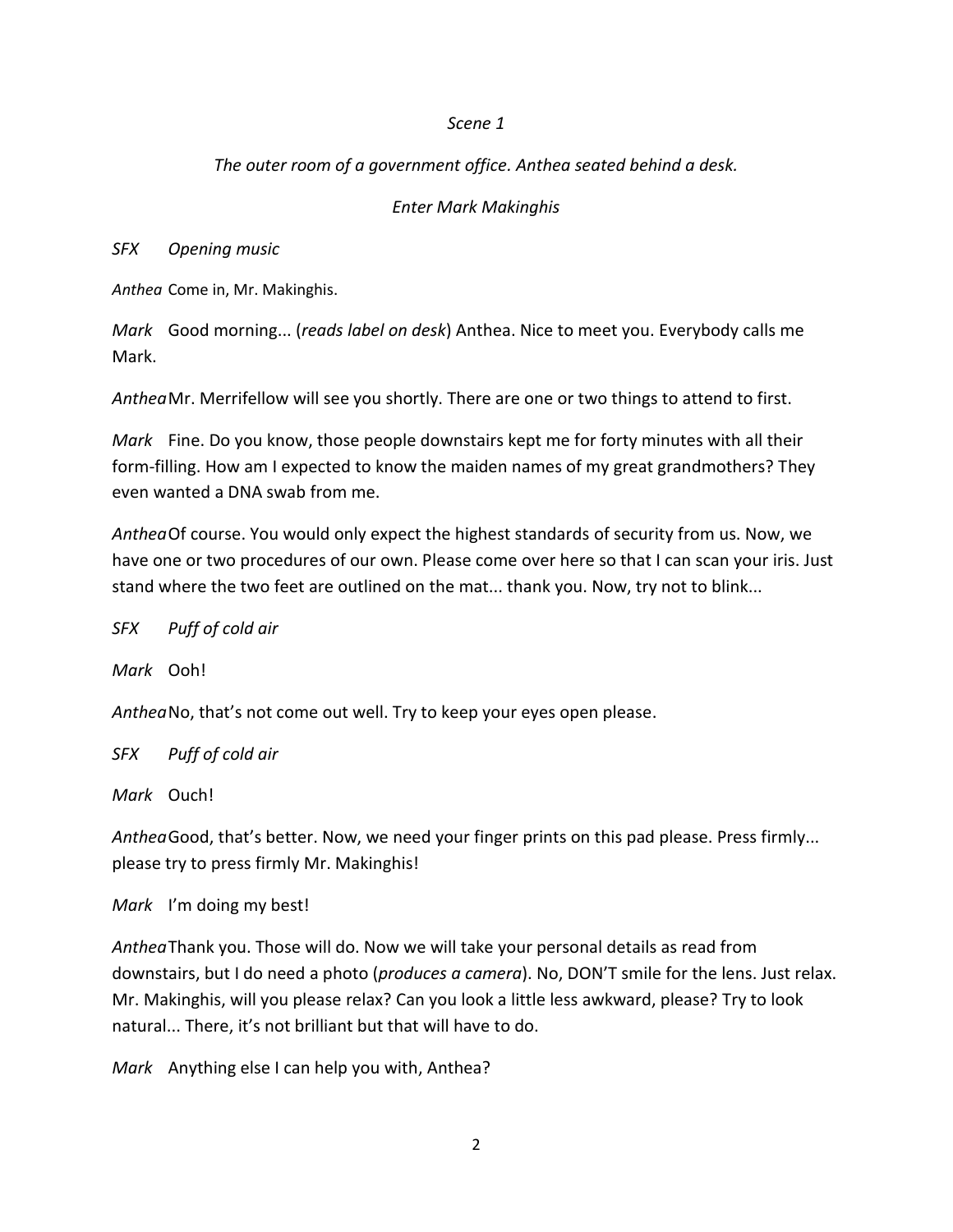*Anthea*No, that will be all. Just take a seat. Mr. Merrifellow knows you are waiting.

*Mark (in alarm)* What's that?

*SFX Robot vacuum cleaner approaches, cleans Mark's shoes, and enters snooze mode*

*Anthea*Ah, you must have brought in some mud on your shoes. It manages the environment. The machine is very sensitive. Let it do its work – please lift your feet a few inches off the floor. That's it. Yes, it's a useful gadget. It also checks the air quality, and controls the air conditioning, dispenses air freshener and so forth, and turns the heating up or down to maintain temperature.

*Mark* How marvellous. I love it. Whatever will they think of next?!

*Anthea*Ah, Mr. Merrifellow is ready now. Through that door please.

*Mark* Thank you Anthea. Nice to have met you.

AntheaYou're welcome.

## *Scene Two*

*Peter Merrifellow's Office. Bookshelves filled with volumes of Hansard. Victorian kneehole desk. Stained glass window. Bag of old-fashioned golf clubs. Peter Merrifellow seated at desk.*

## *Enter Mark*

*Peter* Good morning, Mark. Peter Merrifellow, spelt with an I. So glad you could come. Please take a seat.

*Mark* What a lovely room. I do admire your stained glass.

*Peter* Yes, splendid isn't it. Glorious when the sun shines through. It's sunflowers, you know, done by a friend of ours. She's very talented.

*Mark* She certainly is. I'm intrigued by your antique golf clubs. My father had a set like that.

*Peter* Oh good, a golfer. Yes, I keep that old set there as a conversation starter. What's your handicap? I can't get mine below eight.

*Mark* No, no – I don't play myself, although I did try it once. Life is too busy. Also we have a dog and it takes priority when we are outdoors.

*Peter* A dog is not an obstacle to golf. I have trained mine to find the ball when I land in the long grass or the bushes. Did you know you can get scented balls now? What type of dog do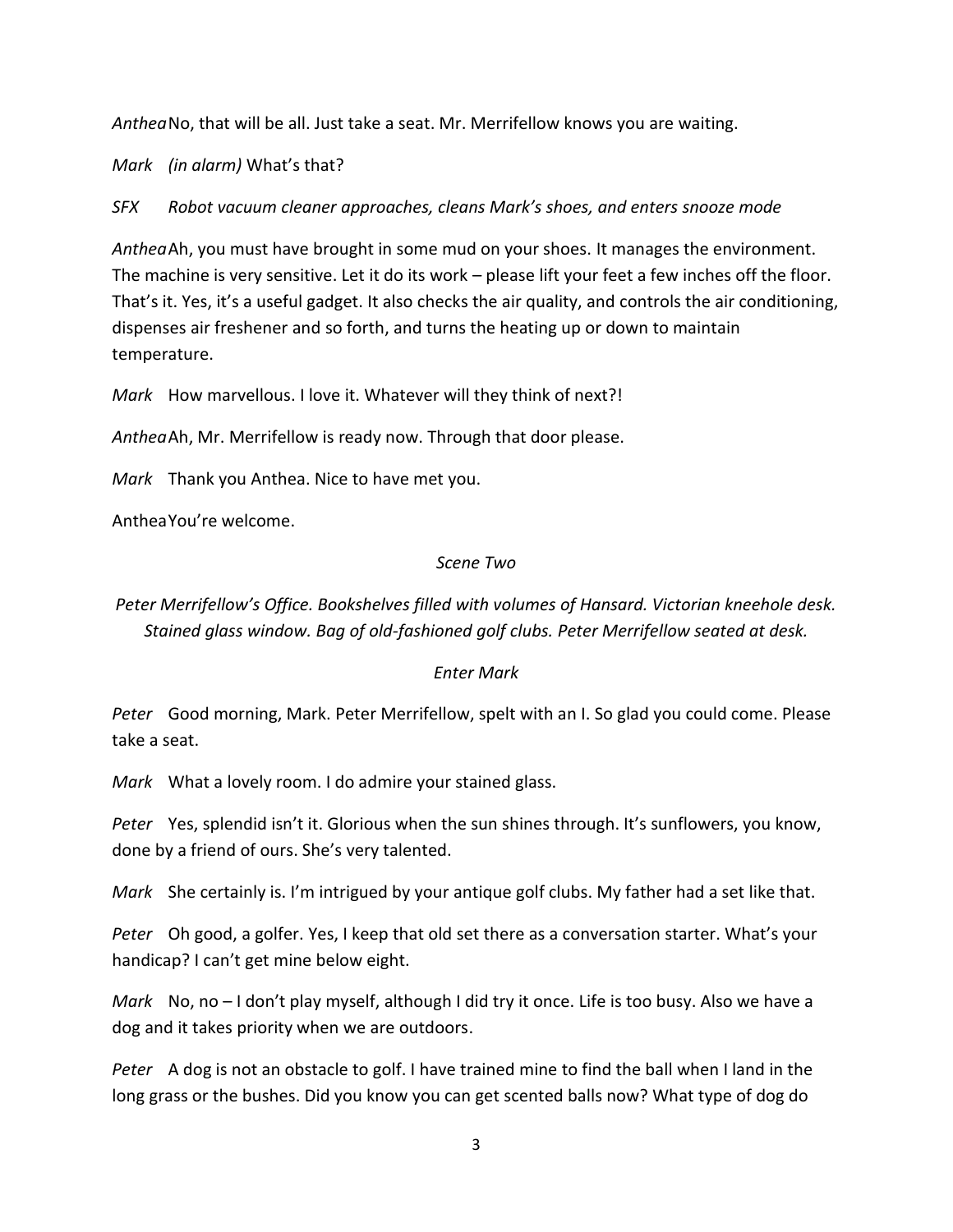## you have?

*Mark* He's a mongrel. A rescue. His name is Hunding, after the character in Wagner's Ring, because he is a bit of a hunter. Also Hund is German for dog.

*Peter* A fellow Wagnerite. Better and better. Hunding – Act One of the Valkyries if I recall. We have a lot in common, I can see. Still, no time for that now. Now Mark, before we go any further, I need your word as a gentleman that nothing we say in this room is repeated outside these walls. Is that understood?

#### *Mark* Of course.

*Peter* In addition, you will need to sign the official secrets act in two places, here and here.

*Mark* (*signing*) Well, I am intrigued as to what this is all about.

*Peter* Right. Here goes. This horrid virus that has thrown us all into confusion. Pandemic and all that. It's been decided that everyone should have a so-called health passport, but rather than a plastic card or something that can get lost, or passed around for purposes of fraud, this is to be a permanent chip on the wrist. Your part is to come up with a design that implants the device under the skin, so that it can't be removed. It's to become part of the arm. You've been chosen for this as the rising star of your generation in the medical world. Are you interested?

*Mark Y*es I am. I have read something about this idea.

*Peter* Right, well if you accept the challenge, you will be given a hefty budget – you will be handsomely rewarded yourself by the way – so that you can co-opt all the talent you need. The task is to come up with something that cannot be tampered with, as I say, and also cannot be transferred even if the wearer dies, or the forearm were to be cut off, and passed around, heaven forbid. We don't want any tiniest loophole for organised crime. Do you understand?

## *Mark* Well, yes.

*Peter* Good. Now about expenses. The trick is not to over-claim. A brand new top of the range electric car is fine, for example, but if you were foolish enough to claim for a personal jet plane, for example, the accountants would come down hard on you and demand receipts for every tiniest thing – even down to meals out, magnums of Champagne and so forth, and you wouldn't want that! Also, I wouldn't draw in more than a couple of hundred advisers or there could be difficulties. If you need to, you can tell them that it's to do with embedding a chip in the arm, you understand, but not that we are involved. I hope that's clear. We don't want speculation, especially from the press. Any questions?

*Mark* No, I don't think so. It sounds like a fascinating project, and I would be pleased to help.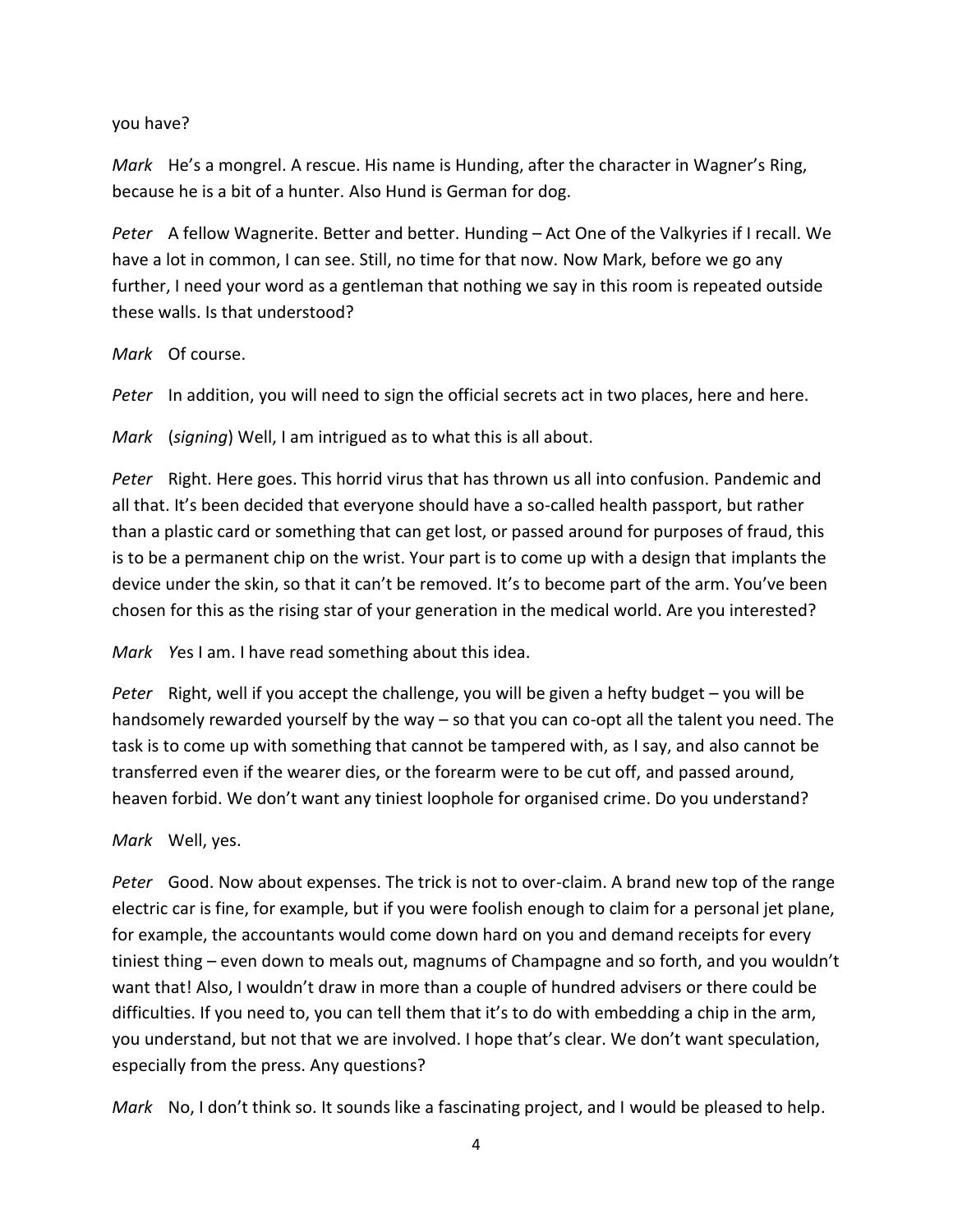*Peter* Fine fellow. We'll put it all into action. Now, a final matter is communication. You are to report directly to me in person, when your results are in, by returning here in my private lift, which I will show you shortly. If I need to communicate with you, it will be by courier. You see this? It looks like a mobile phone, but when you try to start it up, it asks for a password, and then when you are in, there will simply be a message from me. Once you have read the message, the phone will go dead. Understood?

*Mark* Well yes, but why not just send me a text?

*Peter* (*shuddering*) Oh! How ghastly. Next you'll be wanting emails. Don't you know that the internet leaks like a sieve?

*Mark* Sorry. I was just thinking...

*Peter* Another thing. Everything here is on a strictly need-to-know basis. So please, no more questions. Your instructions are clear and there's nothing to add.

*Mark* Right. I see.

*Peter* You'll be fine, I have no doubt. Take up golf, that's my recommendation. Get a few lessons. No good spending your whole life stuck in the operating theatre!

*Mark* Maybe. I was wondering...

*Peter* Now, I think that's everything. Let me show you the lift. It's my personal one, and goes non-stop down to the car park in the basement. Cuts out all that security process. Your phone has been cleaned up for you, and will be in secure box CQ13. Your unique password for the lift, secure box and also for messages from me is 8HANDICAP5. Eight is my current handicap, and five is my goal. Easy to remember, OK?

*Mark* Fine, but I didn't like parting with my phone. Couldn't I have just switched it hard off?

*Peter* Modern phones never sleep – they only doze. It only looks switched off to you. No, you have to go back to the old analog models, and even those weren't that secure. You have probably never even seen a black Bakelite instrument with a rotating dial.

*Mark* Can't say I have. I was wondering...

*Peter* Now Mark, I need to make something clear. Everything here is on a strictly need-to-know basis. To be blunt, you ask far too many questions. Your job is to get the device under the skin and keep it there. It seems simple enough to me.

*Mark* Well yes, but...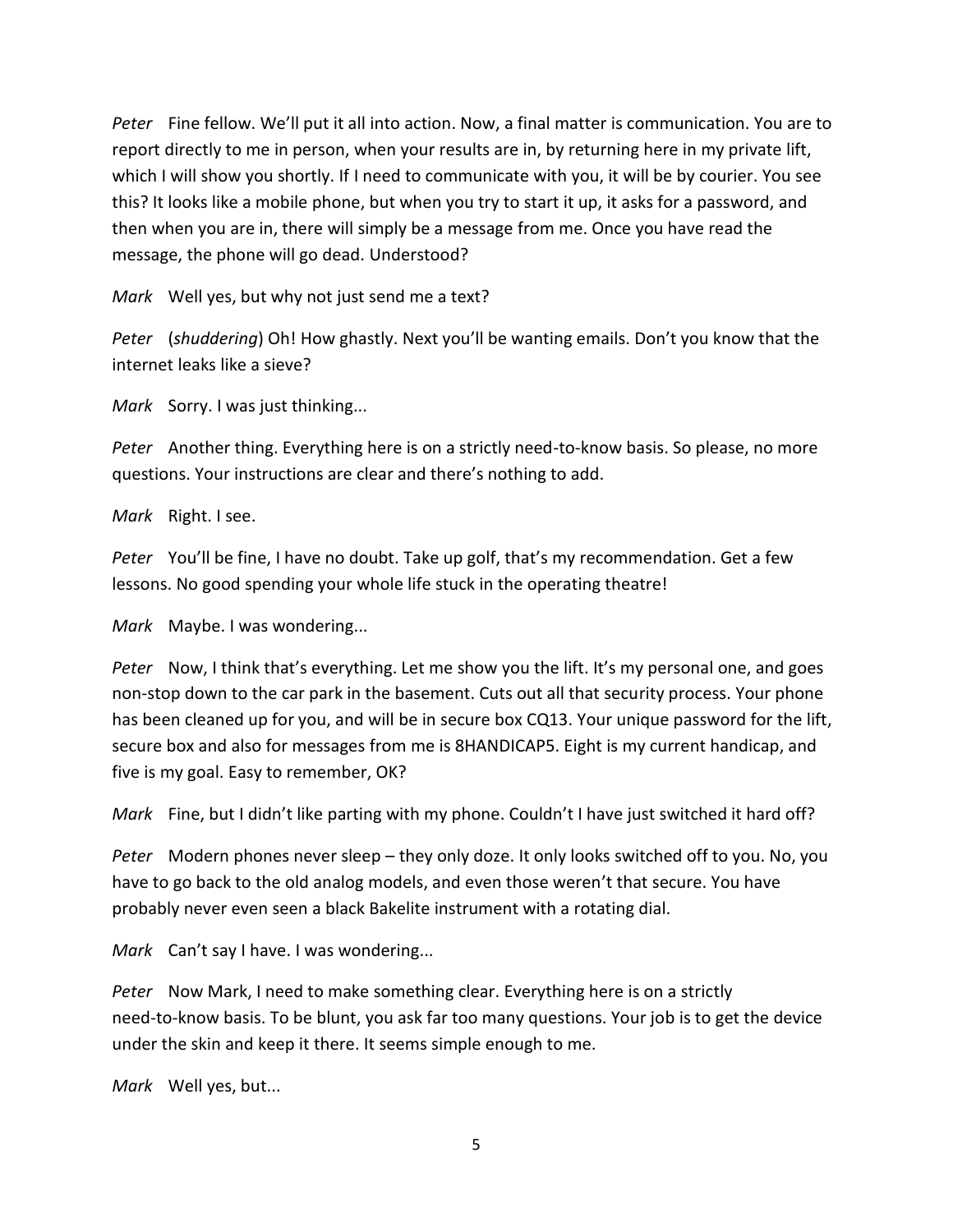*Peter* No buts! And less wondering. All will be revealed as and when. HMG's motto you might say. And maybe also its epitaph, but let's not go there. Now, to the lift.

*Mark* Right. Lead the way.

*Peter* Now the lift is the latest thing. Non-stop to the car park in the basement. You travel seated, because of the high speed. Think of it as a souped-up stair lift. Strap yourself in here and here, and then when you're ready, feel under the right hand armrest and press the button once. But whatever you do, don't press any of the buttons under the left hand arm rest.

*Mark* Oh dear, what happens if I do that?

*Peter* I knew it. I knew you would ask. You really will have to get your inquisitive nature under control, you know. I suppose it's helped get you on in your profession to where you are today, a brilliant surgeon by all accounts, which is why we took you on, but you will need to change your ways if you are to be a success here. Still, I will give you one final piece of information, since you persist in asking questions. It's this: if by chance you do press any of the buttons on the left hand armrest, you'll live to regret it. There. That's enough. When you're ready, press the right hand button, the door will close, and have a pleasant trip home. Goodbye.

*SFX Lift noise. Door closes carefully with a click... High speed whooshing sound*

*Mark (yelling)* Help!

*Scene Three*

# *Walking the dog in the local park.*

# *Enter Mark and Karen led by Hunding on a lead sniffing vigorously*

*Karen* Hunding, don't pull so!

*Mark* He's alright, darling. Just eager.

*Karen* I know, but it's so tiring. Now how did you get on?

*Mark* You left your phone at home as I asked?

*Karen* Yes dear.

*Mark* Good. So did I. You never know who's listening, even when it appears to be switched off. Well, I had to sign the official secrets act so I can't tell you much, but at the same time I am allowed to co-opt helpers, and I reckon that includes you.

*Karen* I feel flattered.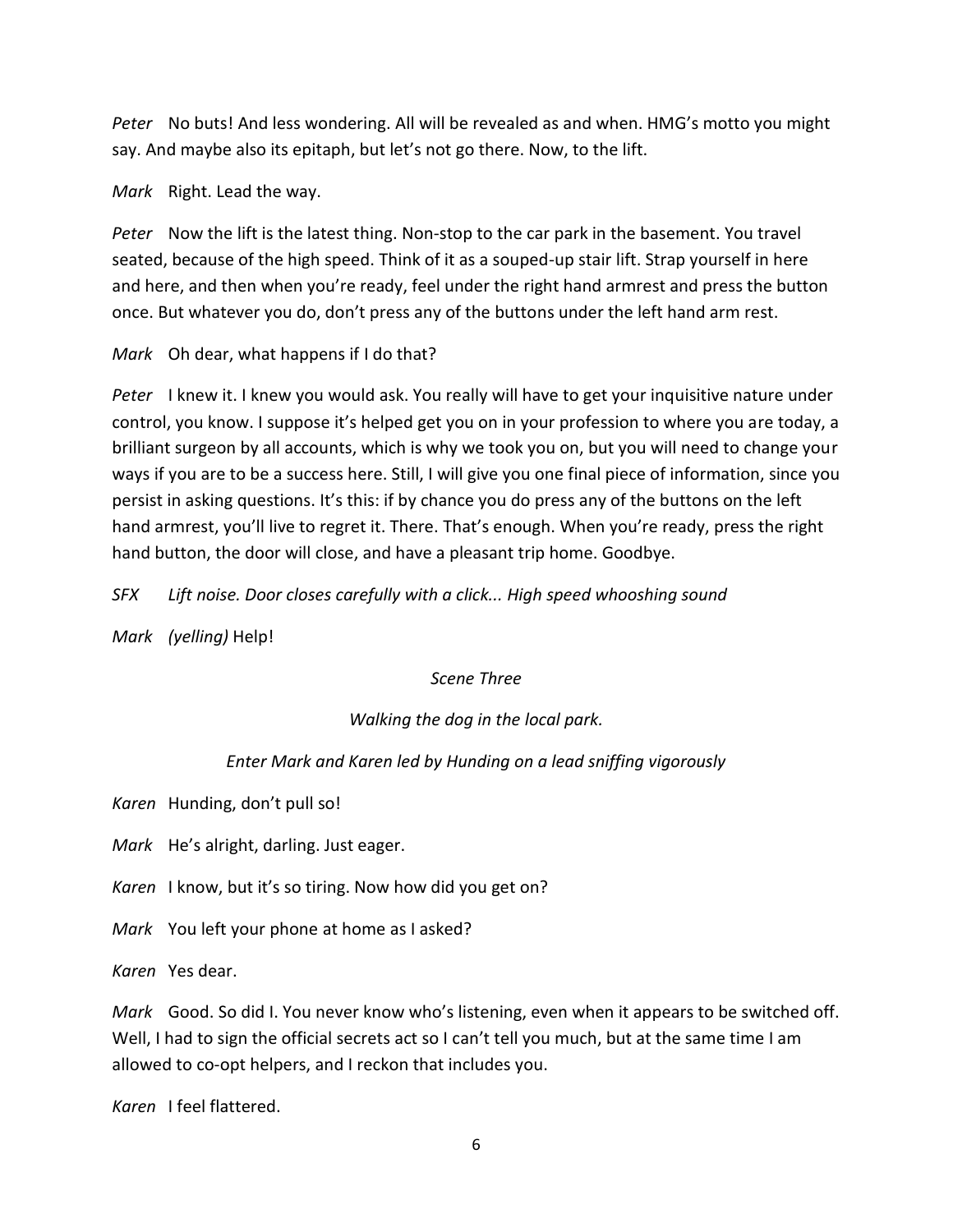*Mark* What they want...

*Hunding gives a loud bark and yanks the lead violently.*

*Karen* Oh Hunding! Let him off, Mark, or we'll have no peace.

*Hunding rushes off barking wildly.*

*Mark* I was saying, they want me to help design a chip to be worn on the hand, with your Covid status displayed. My role is to advise how the device can be embedded under the skin, permanently, so that it can't be tampered with even if the forearm itself is removed, and also unique to every person.

*Karen* Sounds horrible. The last part is easy – link it to their DNA.

*Mark* Now why didn't I think of that? It's brilliant, darling.

*Karen* Don't be horrible! You know that was the first thing you thought of.

*Mark* Well, I suppose it did briefly cross my mind. Where's that dog?

*Karen* Oh, I can't see him. (calls) Hunding? HUN – ding..? –ding –ding –ding –ding –ding?

*Mark* You sound like a bell.

*Karen* With or without an E at the end?

*Mark* With an E of course. HUN – DING!

*Hunding enters, slobbering enthusiastically. Mark gives him a chew and slips on the lead which he now holds.*

*Karen* But how are you going to fix it on permanently?

*Mark* Yes, that's the tricky part. And isn't the idea of a severed arm repulsive.

*Karen* The dead hand of tradition.

*Mark* Making a fist of it.

*Karen* Strong arm tactics.

*Mark* Need to knuckle under.

*Karen* Pulling a finger out.

*Mark* Alright, you win. I can't think of any more arm phrases. Oh wait... Forewarned is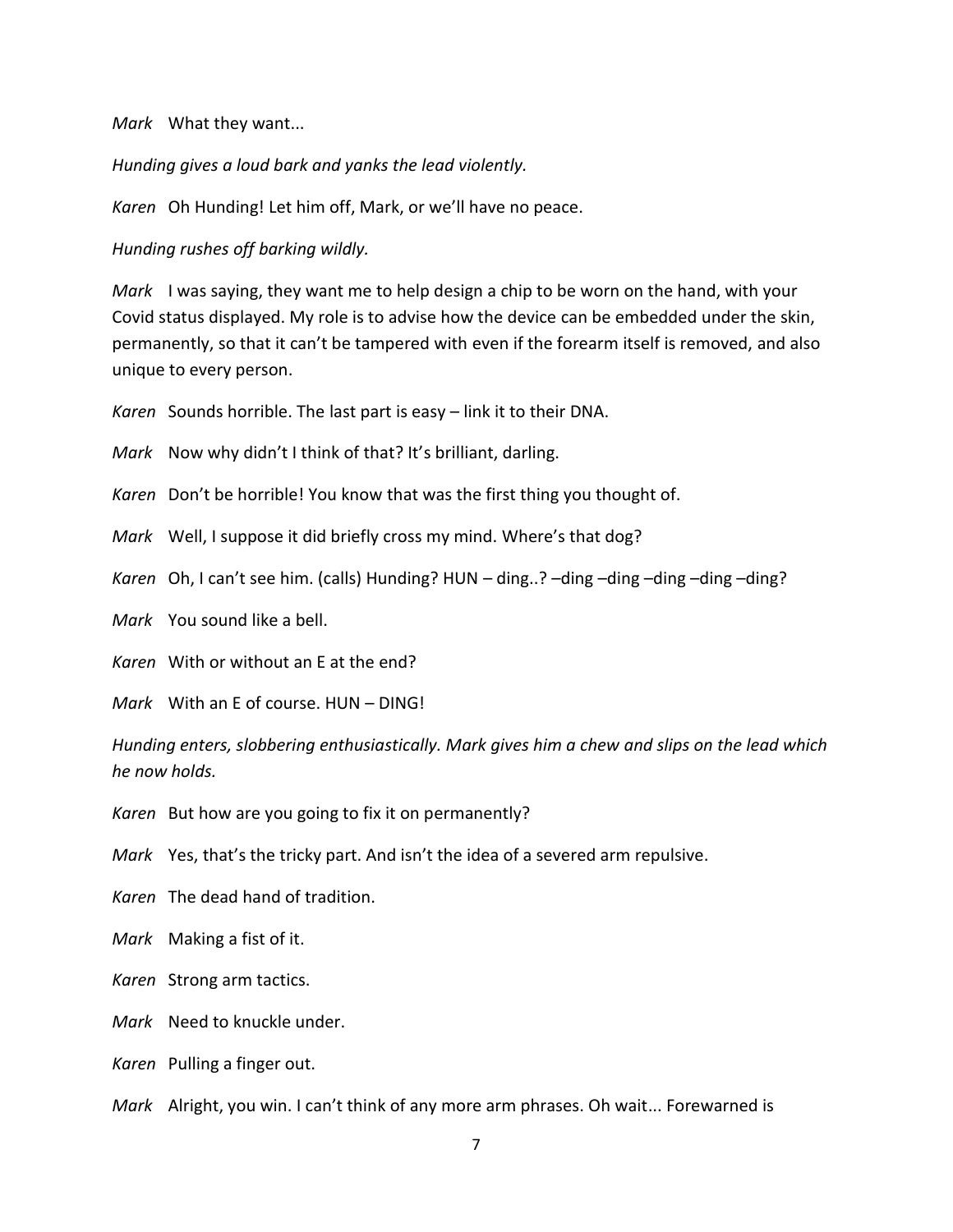forearmed. Your turn!

*Karen* I give up. Anyway, the other surgeons will have some good ideas about it.

*Mark* Yes. Also the device has to go under the skin.

*Karen* Subcutaneous.

*Mark* That's a long word for someone who hates medical jargon.

*Karen* I know that one because a nurse once told me I had to have a subcutaneous injection, and I said "that sounds awful!" and she replied, "No, it just means under the skin." Then when she did it I barely noticed the pin prick. So I've always remembered that I like subcutaneous injections.

*Mark* We'll have to try and set up a series of them for you.

*Karen* Mark Makinghis, sometimes you get under my skin!

*Mark* Very funny. Hang on – look. Over there. On the road just outside our house.

*Karen* There's a car is being unloaded from a car transporter.

*Mark* It must be the top of the range electric model they promised me. How exciting. Come on, let's go.

*Hunding barks and whines at the general excitement. Exeunt.*

## *Scene Four*

## *The Operating Theatre.*

## *Mark and Sharon in scrubs. Philip Takenill laid out on the table.*

*Mark* Scalpel.

*Sharon* Scalpel (*hands scalpel).*

*Mark* This is a nasty do. Philip has had pancreatitis and a twisted gut at the same time.

*Sharon*Grim.

*Mark* The gut has gone through a small hole that should not have been there; the loop has got twisted and lost its blood supply and become gangrenous.

*Sharon* Horrid.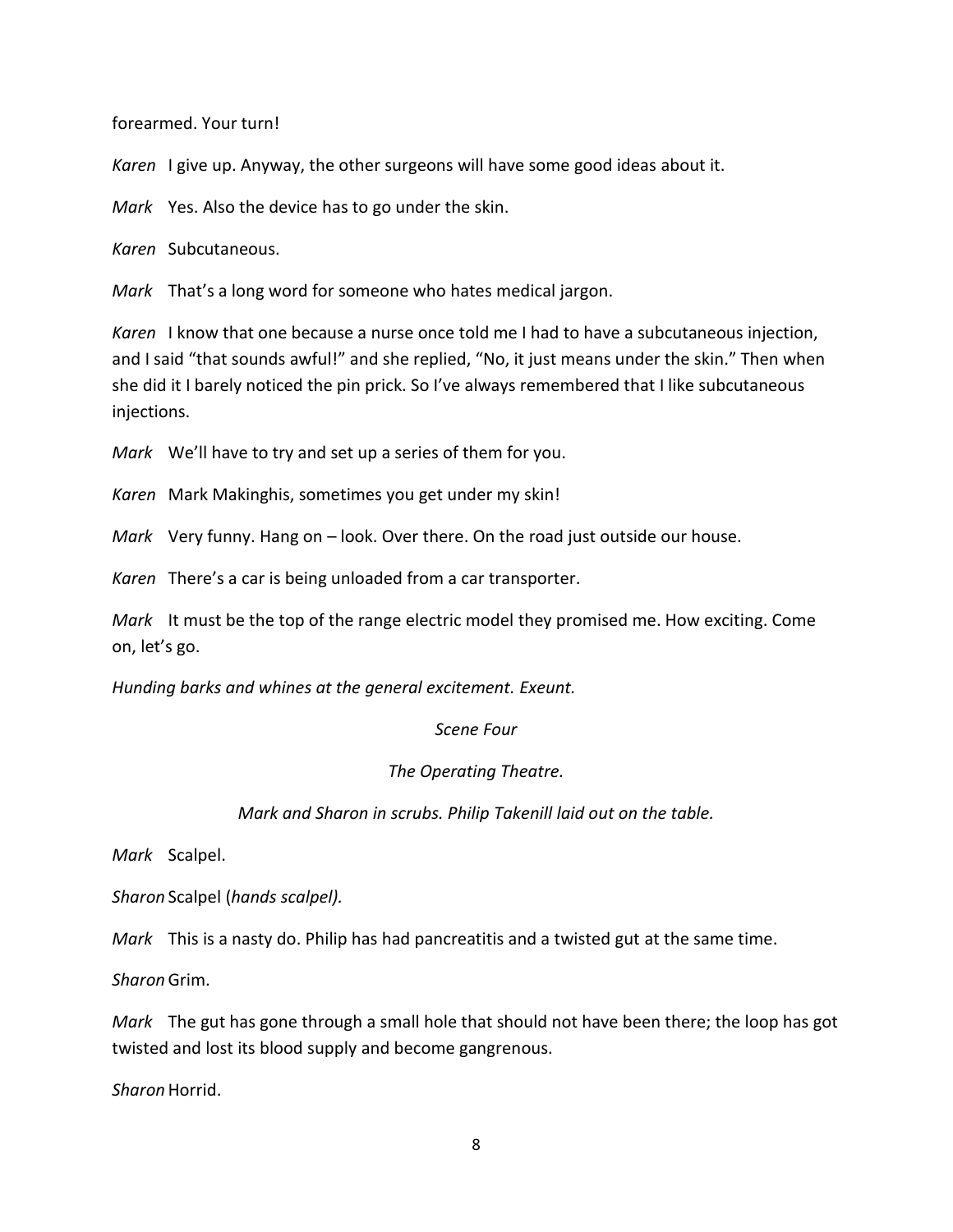*Mark* So I'm going to cut out the dead bit, about three quarters of a metre, and sew the two ends of the gut back together. More light please.

*Sharon* (*adjusting the light*) More light.

*Mark* You don't say much, do you?

*Sharon* I'm here to work.

*SFX Ripping sound*

*Mark* (*sounds of frustration*) This is tricky... just trying to... Ah here is the place. Ooh! (*Disgusting smell*)

*Mark and Sharon in unison* That's gross!

Mark Long handled cutters please.

*Sharon* Long handled cutters (*passes them*).

*Mark* No, the heavy duty ones please. This stuff is as strong as old boots.

*Sharon* Heavy duty long handled cutters (*passes them*).

*Mark* (*heavy breathing and exertion)...* This is hopeless. Power drill with a number four diamond tipped bit please.

*Sharon* Power drill with a number four diamond titbit.

*Mark* No, diamond tipped bit not diamond titbit. Your ears need attention!

Sharon No way, it's you that needs elocution lessons.

*Mark* Alright. Maybe...

*SFX Drilling sound*

*Mark* Phew this guy is made of leather!

*Philip* (*yelling*) Get me out of the river!

*Mark* Oh dear, he's coming round. More anesthetic please. Where are the others?

*Sharon* More anesthetic. They're on coffee half hour, plus extended fag break.

*Mark* Fag break? Why on earth! None of them smoke.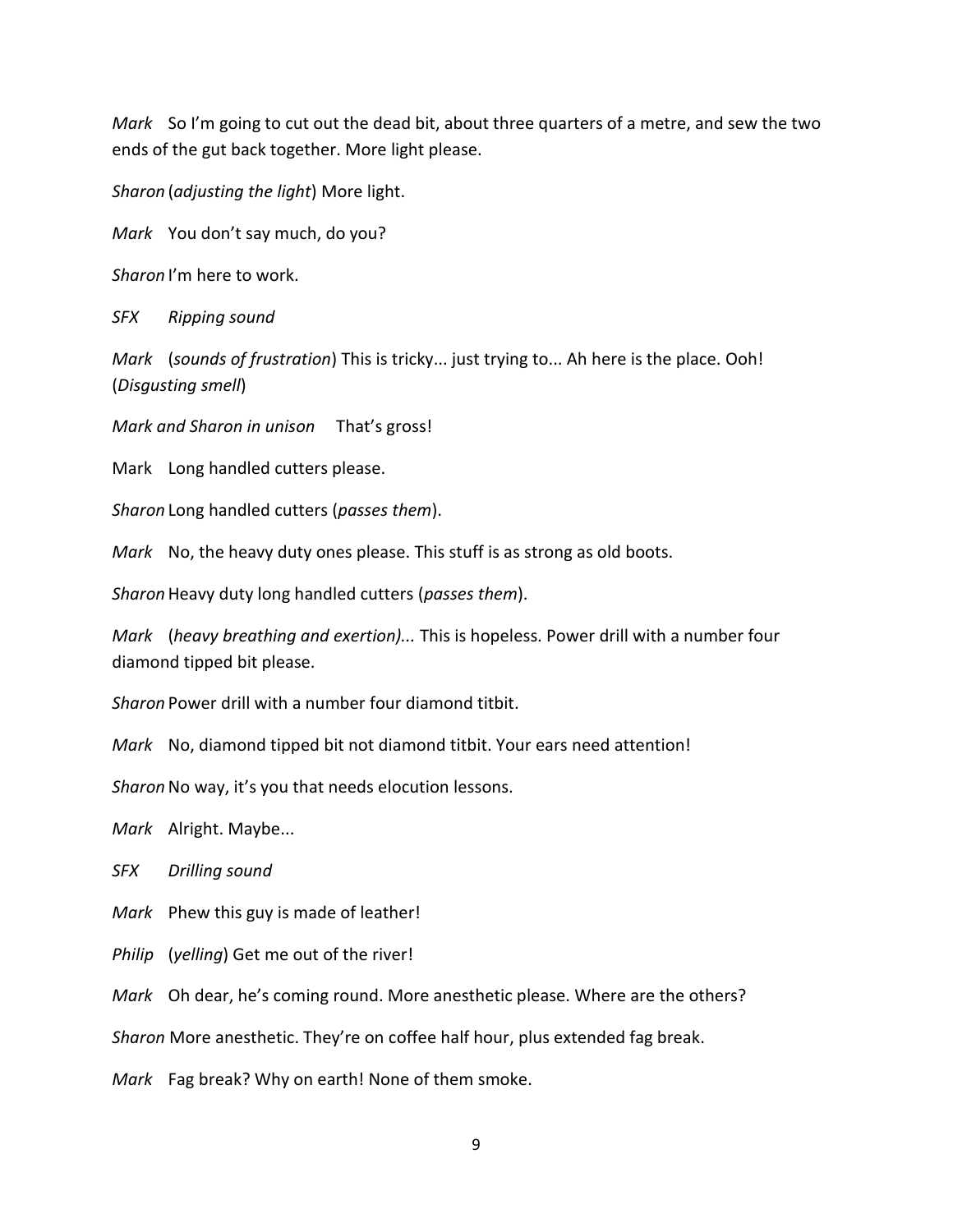*Sharon* That's shocking Mark, trampling on workers' rights. If I told HR you could end up being struck off for that!

*Mark* Only teasing.

*Philip* (*delirious*) *Get* me out of the river. All the little fish and the green weed on the river bed... I'm drowning... I should be dead, I know, but why can I still think if I am a goner? Stand me on the bank! I want to see the view one last time. Where's the man in charge of corpses? Delayed by a train strike? Somebody take me to the morgue. That's better. Ooh it's cold on this slab under only a single sheet. There's only one attendant on duty overnight – the others are at a new year's eve party, I heard. Kind of him to look after us stiffs. Only thing is, I'm not really dead, I know it. Will I be able to stay still in this cold, or will I need to roll over? Suppose my teeth chatter? Me moving could give the man a heart attack. Could be fatal for him...

*Sharon* I think he's a bit chilly.

*Mark* Nearly finished now. Blowtorch.

*Sharon* Blowtorch (*passes it*).

*SFX Sound of blowtorch*

*Mark* No don't throw out that length of gut. I want to use the two good ends for research. Bag it up please.

*Sharon*Gut bagged up.

*SFX Phone call*

*Mark* Put me on please. Oh, hello darling.

*Karen* Hi Mark, sorry to be delayed. I'll be with you in about twenty minutes. The electric car is lovely to drive.

*Mark* Good That's fine. Just about right. See you.

*Karen* There is one thing. A robot vacuum cleaner was delivered. Do you know anything about it?

*Mark* Ah, that will be from Anthea. So kind of her. Very thoughtful.

*Karen* Who's Anthea?

*Mark* Sorry dear, official secrets act.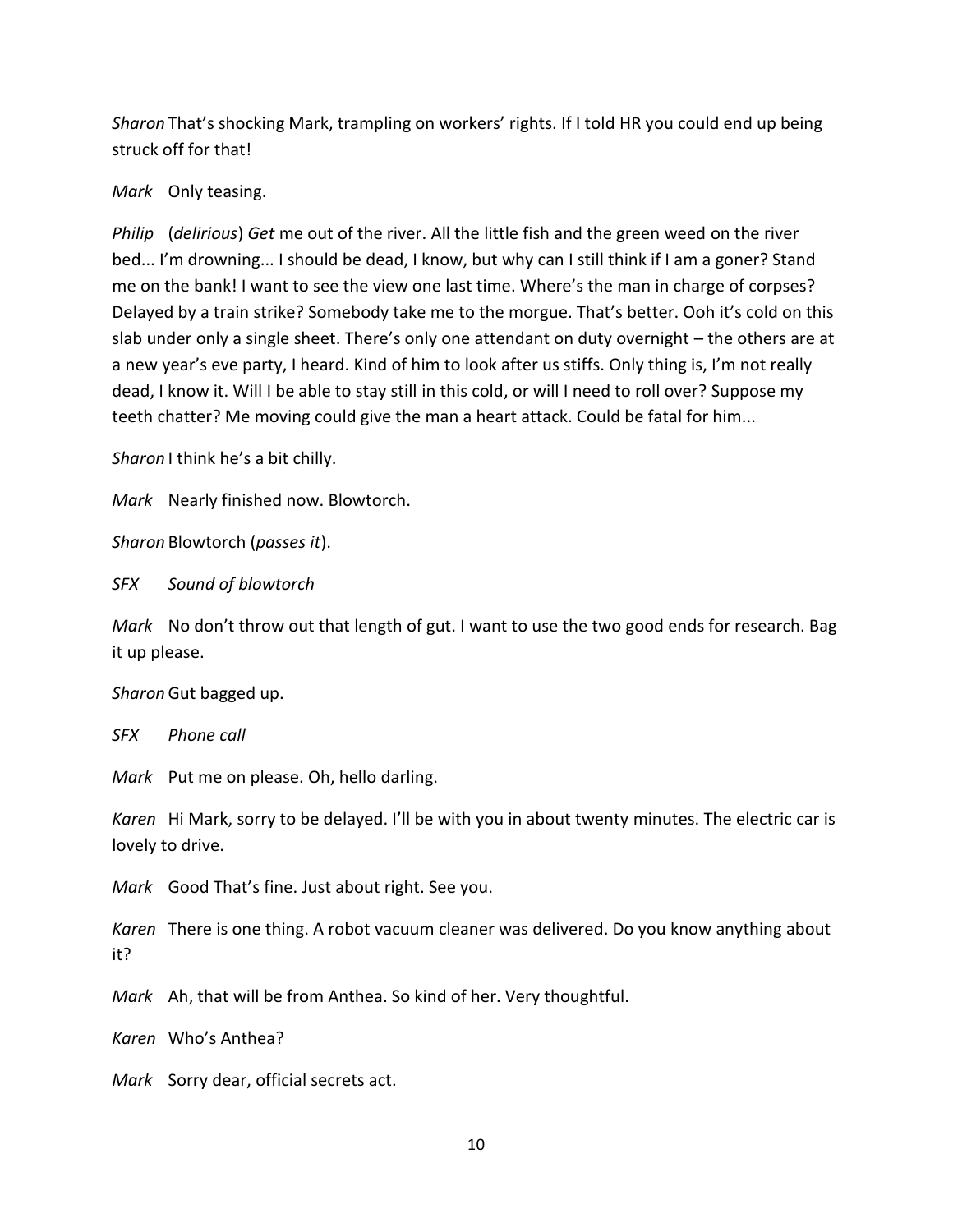*Karen* Don't you try pulling that one on me!

*Mark* It's alright dear. I can explain everything.

*Karen* You'd better. Anyway, I took it out of its box and it switched itself on without me doing anything. I put it on the floor, and after a few clicks and groans, it started out towards Hunding and began harassing him. Wouldn't leave him alone, poor dear. Even his best growling and snapping did no good. I tried to turn the machine off, but there is no switch, and no battery compartment either. I had to put it in the bath in the end.

## *Mark* Full or empty?

*Karen* Empty. It keeps trying to make its way up the side of the bath but then slips back. Your precious Anthea has a lot to answer for!

*Mark* Don't worry. I'll sort it. Just clean up Hunding's paws and coat as best you can. Get any mud off him. See you soon. Oh, don't fall foul of the long arm of the law!

*Karen* Long arm of the law..? Oh, very funny. See you.

*Mark* Bye! (*rings off*). Sharon, that's all done now. Can you close?

*Sharon* Mark you know that's above my pay grade.

*Mark* Oh well, it was worth a try. Bodkin and fishing line please – fifty pound breaking strain.

*Sharon* Bodkin and fishing line – fifty pound breaking strain (*passes them*).

*Mark (humming to himself)* A stitch in time saves nine...

## *Scene Five*

## *Mark Karen and Hunding in their kitchen.*

*SFX Sound of cooking on a hot stove*

*Hunding makes beseeching noises for food.*

*Mark* Mmm, that smells good.

*Karen* It's only a stir fry, using up some scraps.

*Mark* You're so clever. I'll feed the dog. Here boy!

*Hunding eats fast with slobbering noises.*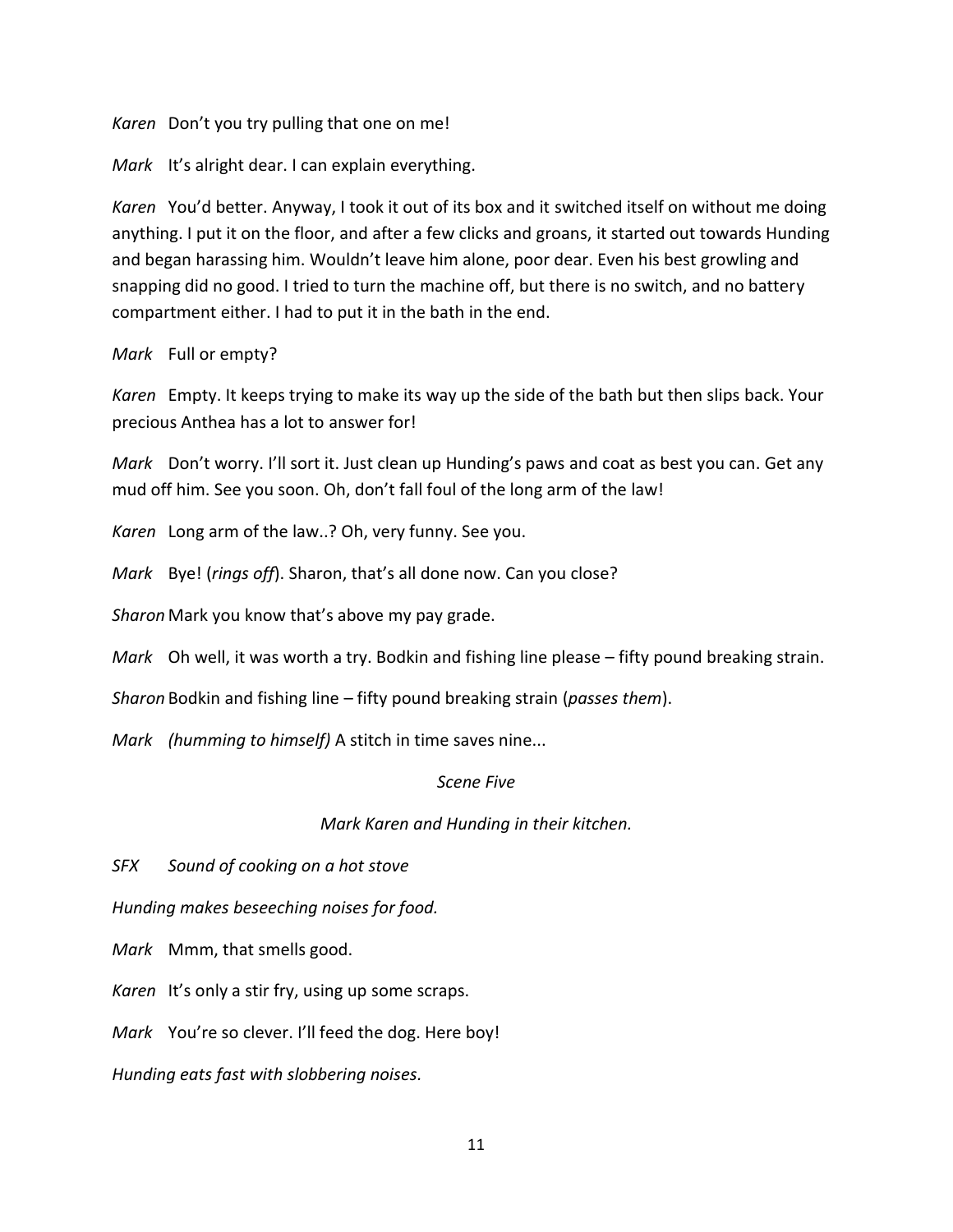*SFX Doorbell*

*Hunding barks but continues eating.*

*Mark* I'll go. (*faint sound from front door*) Yes, I'll sign for it.

*Hunding finishes eating and charges out, barking.*

*Mark* Hunding!

*SFX Door shuts*

*Mark* (*returning*) That dog. He almost took the courier's leg off. Naughty!

*Karen* But he's a good guard dog. What's in that padded bag?

*Mark* Let's see. Aha!

*Karen* A mobile phone. I didn't know you needed a new one.

*Mark* No it's preloaded... official secrets act again. Now, I turn it on... put in the password Peter gave me... and here comes the message... 'Hand over in exchange?' What on earth does that mean?

*Karen* I don't know what you're talking about.

*Mark* Don't worry dear. It's very puzzling I admit. I'm baffled. And now the phone's gone dead already.

*SFX Doorbell*

*Hunding furious barking, dashes out.*

*Karen* Keep the door on the chain, Mark!

*Mark* (*faint sound*) You want the other one? Oh I see! Karen, can you bring that phone?

*Karen* OK

*SFX Door shuts*

*Mark* Another phone package I think. But a different courier. Weird. I'll open it.

*Karen* It's identical to the first one.

*SFX Sound of cooking*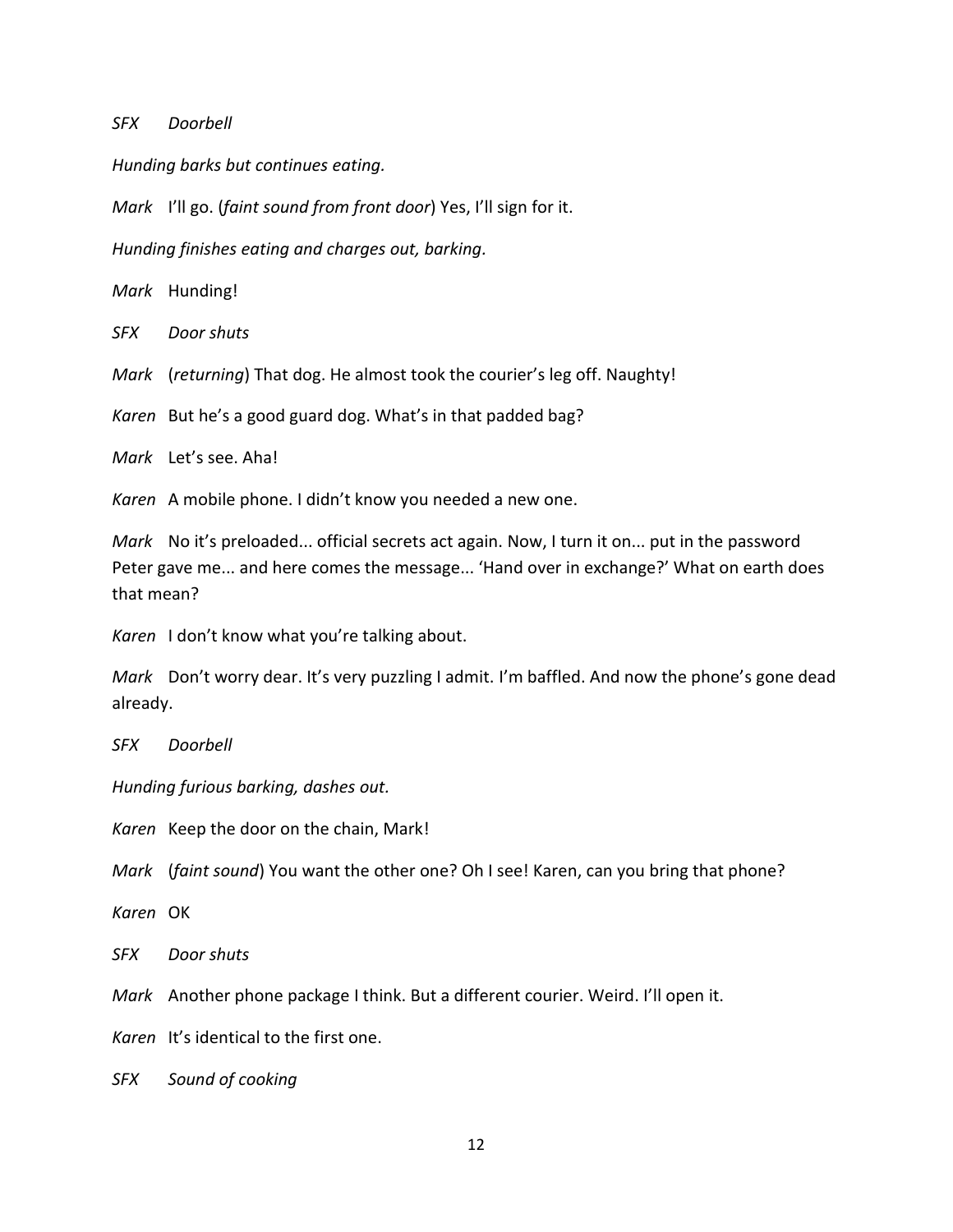*Mark* Yes. OK, I'll start this one up... Password again... Here comes the message. Oh no, it's an hour glass turning over and over, with the word 'updating'. What's that about?

*Karen* It all strikes me as completely daft.

*Mark* Me too. Here we go... There is a message – 'back of head as well'. Nothing more, and now this phone has gone dead too. They don't give you long!

*Karen* Where's the first phone? I'd like to start collecting dead phones.

*Mark* Sorry dear. I had to give that to the second courier, to get the second package. Ah, I think I've got it. My entering the correct password into the first phone has proved my identity, which has unlocked the message in the second phone. Very cloak and dagger. So the question is, what does 'back of head as well' actually mean?

*Karen* I reckon it's from your beloved Anthea. As well as the mark you are working on being on the wrist, it is to be available on the back of the head as well. I had wondered about that myself. It will be so that the wearer can be permanently connected to the internet in their brain.

*Mark* Gracious!

*Karen* Permanent internet connection is definitely the coming thing. There's a girl at work who is full of it. Silicon in your skull. A tiny glass tube goes in your ear, and you need to wear special glasses with it or have eye surgery. It doesn't appeal to me.

*Mark* So that's what you do in Medical Records all day.

*Karen* The work is so routine that we can chat away while we're at it. And there's a techie man there who explains it all.

*Mark* Well if your understanding is right, then...

*SFX Doorbell*

*Hunding barks furiously and scrabbles on the door with his feet.*

*Karen* Not again! How ever many more?

*Mark* I'll go. Keep Hunding here. (*takes phone number two with him. Faintly*) Yes, here's the old phone. Thank you! (*returns to kitchen*).

*SFX Door shuts.* 

*Karen* So a third phone from a third courier I suppose. No expense spared then. What's this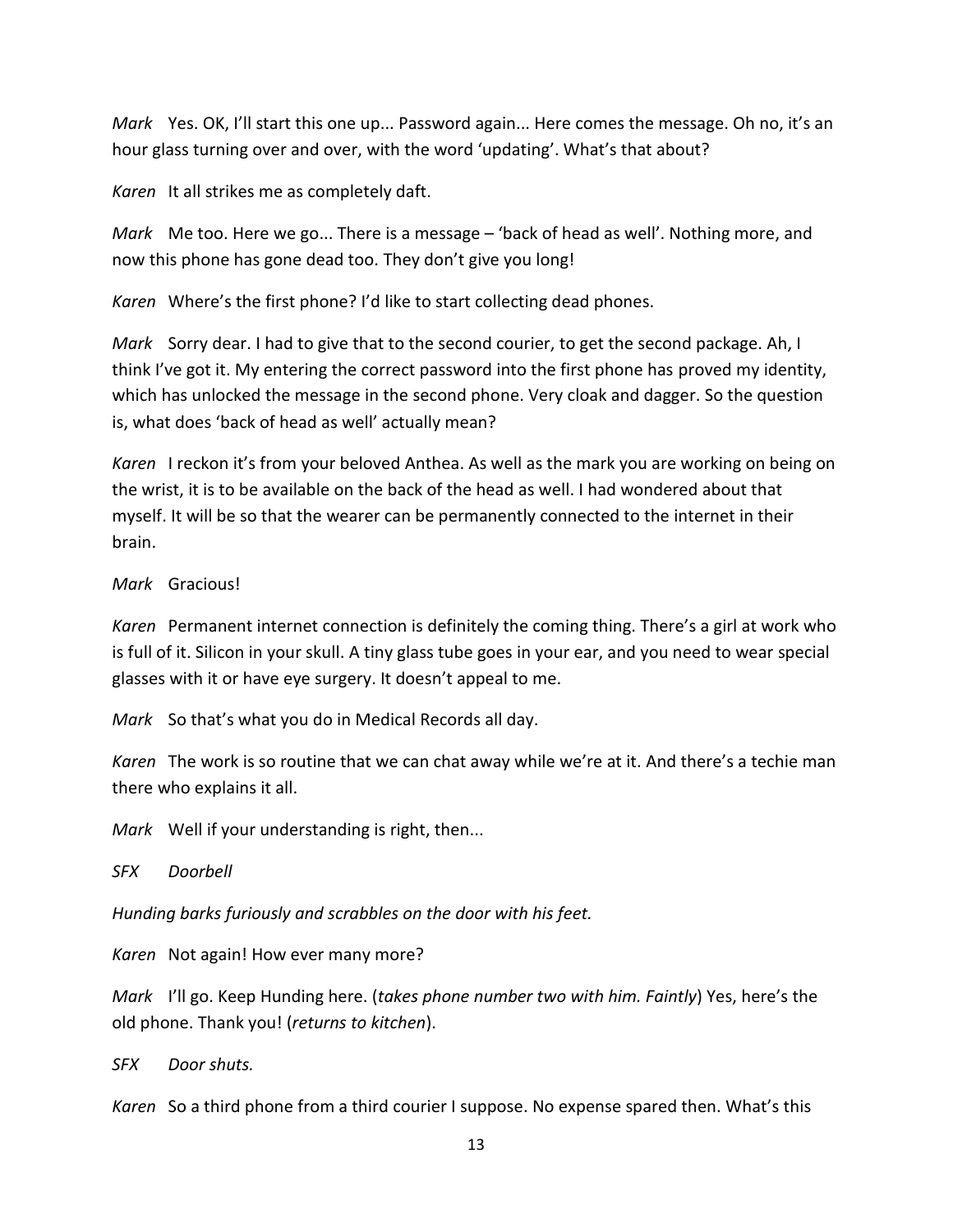one, I wonder?

*Mark* Open it up..., tap in the password... wait for it... 'Unsay, forehead rather'. My word these people are cryptic.

*Karen* Unsay must mean disregard what they said earlier. Crazy.

## *SFX Sound of cooking*

*Mark* Or does it mean, change the last bit? The additional mark is to be on the forehead perhaps rather than the back of the skull? Yes, I think that's it.

*Karen* Yes, I agree. If I had to have this beastly mark on my head, I would much rather have it where I could see other people approaching it than coming up on me unawares from behind.

*Mark* I guess that's it. Karen, you're a born sleuth. So the mark is to be on hand and forehead. Shouldn't be a problem.

*Karen* Unless someone cuts your head off for the mark.

*Mark* That would be getting ahead.

*Karen* Mark, no more please! Now, supper's ready so take a seat.

*Mark* Yum yum!

*Mark and Karen Happy eating noises*

*Hunding gives a contented yawn.*

## *Scene Six*

*The outer room of a government office. Anthea seated at desk.*

*Enter Peter*

*SFX Middle music*

*Peter* Anthea, Mark Makinghis came to see me yesterday and brought his report. He's done ever so well. It took him just three months. He only had to consult with four other colleagues. The ridiculous thing is that he has claimed virtually no expenses. Not much more than the cost of preparing the report. He really did not get the idea!

*Anthea* What does the report say?

*Peter* As we thought, the practice of putting a microchip under the skin is already well

14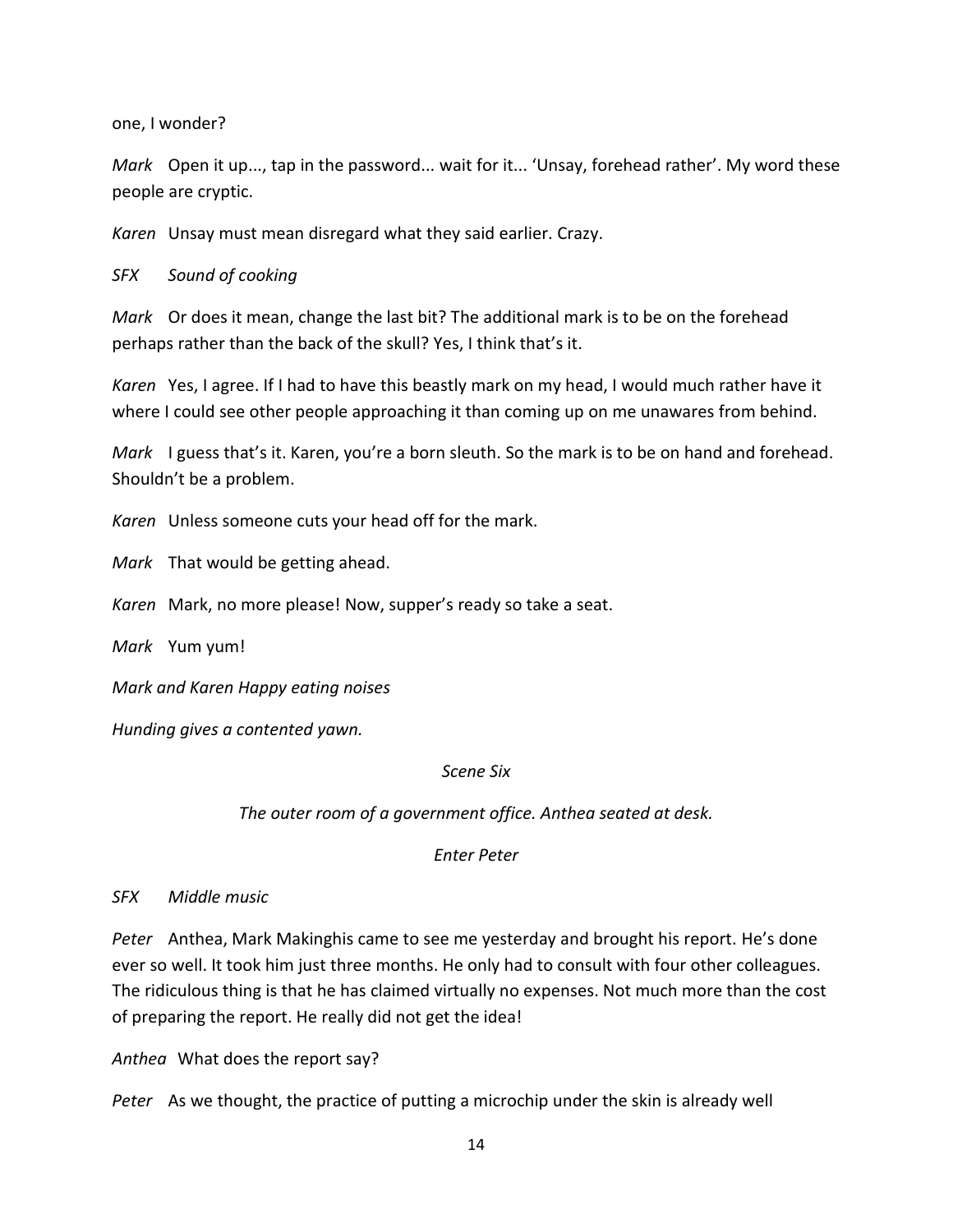established. Dogs and cats have them on the back of their neck. He's looked into it and he says that a chip can be made to grow onto the bone as well, making it hard to get off. The way to personalise it is to link it to the wearer's DNA profile. Each chip will be unique and will only work with the right wearer.

*Anthea* So it's just as we thought.

*Peter* There's more. He was able to obtain two short lengths of tissue from an emergency operation which were healthy at one end and gangrenous at the other end. By experimenting, he was able to work out a way in which the microchip could sense if its host tissue was healthy or not. Proper flow of blood and nutrients and all that. So that research helps with the severed hand issue.

# *Anthea* Splendid.

*Peter* And there were many pages containing long words and detailed diagrams to go with the main recommendations, including cost projections for development and large scale manufacture. He really has done us very well.

# *Anthea* Anything else?

*Peter* Not really. He still has no interest in golf. They are pleased with the car and the vacuum cleaner. His work was so good that I felt we owed him a favour, so I hinted at one point that it might be wise to carry some cash, but he said he gave up using cash a while ago, so I didn't press it. On his own head be it.

*Anthea* You fool! Whatever came over you? Now, the moment the banks go down, he will link it to us. He will definitely have to go now. He knows too much.

# *Peter* But darling...

*Anthea* Don't you darling me. I'll see to it, but just you make sure you attend the funeral. No sending an underling. Observe the widow like mad. Introduce yourself if you need to – yes I think that's probably a good idea, and say how pleased we were with his work and sorry to hear etc. Anything to create a good impression. If there's the slightest sign that she suspects anything then she will have to go too, but we don't want to go down that path unless we must, as two unexplained deaths in one family will look suspicious.

*Peter* Dear I'm so sorry...

*Anthea* You really have done it now Peter. I can't think what possessed you. No, get out. I'm going to have to do some serious thinking about this. And for goodness sake watch out or you'll be next!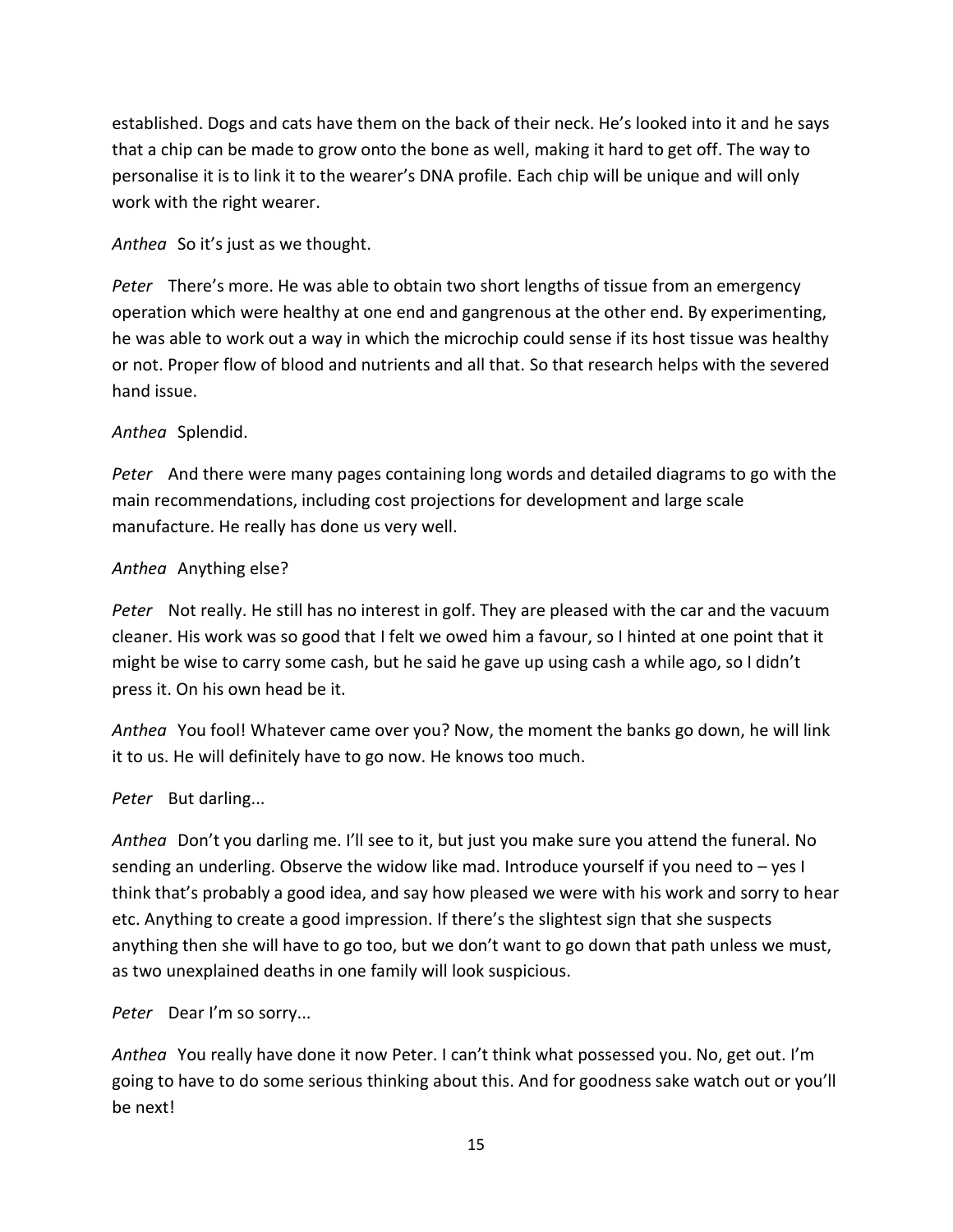*Peter* Right. Sorry dear. I just thought he had done such a good job...

*Anthea* Fool! Did you really think that was the real point of it all? With unreliable testing, and flaky immunity, the health passport idea always was a non-starter. No, it was just a ruse to get the mark on everybody. It's all part of the bigger picture. Do away with cash first so that everybody's money is just a string of numbers in a computer that we control, and then force them to use the mark to buy and sell so that they all have to have the mark on them, and then we control the people as well as the money. Just clear out!

*Peter* Goodness! *Exits.*

## *Scene Seven*

## *Hospital Medical Records Office. Karen standing behind reception desk.*

## *Philip Takenill enters.*

*Karen* Hello. How can I help?

*Philip* Hello. My name is Philip Takenill. I had an operation here a while back, and I wondered if it was possible to have a copy of my medical records?

*Karen* Yes, that can be done. Can I see some photo ID please?

*Philip* Of course.

*Karen* Philip Takenill... That name rings a bell.

*Philip* Oh really?

*Karen* Yes. Now I remember. I think you had pancreatitis.

*Philip* Well yes I did, but how on earth would you know that? Are these matters broadcast around on the hospital radio?

*Karen* No, it's not that. It was my husband who did your surgery. We used to talk over his day's work in the evening, like couples do, and I was interested in your case because... I really don't know why I am telling you all this. I'm sorry. It must sound bad. Let me go and see if I can find your notes.

*Philip* No wait. I'm intrigued. Tell me more.

*Karen* OK. It really doesn't matter now. It was the piece of your gut that he removed which proved so helpful to him in his research into semi-living tissue.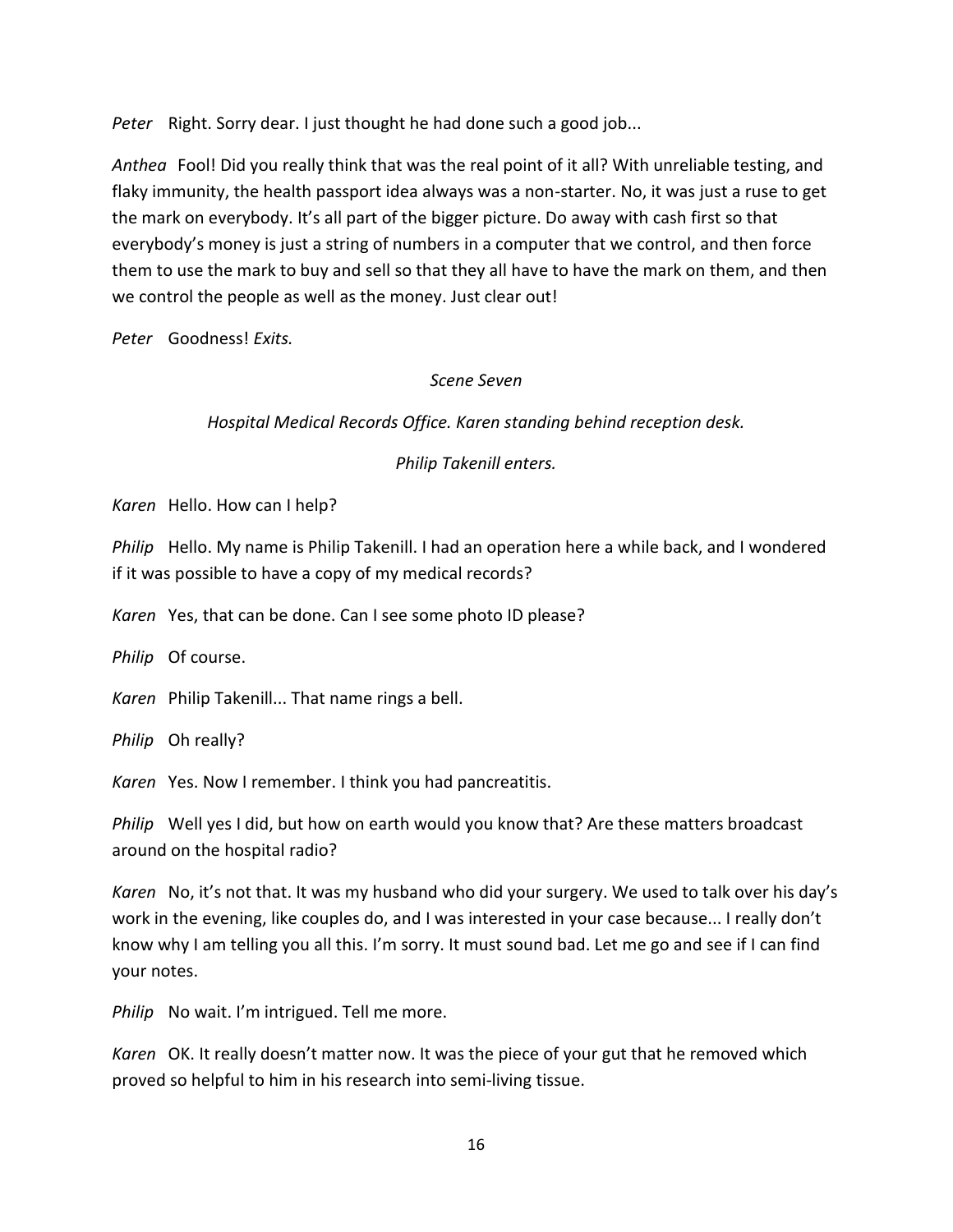#### *Philip* How so?

*Karen* Mark had been taken on as some kind of adviser for the new mark we are all to wear on our wrist or forehead containing our Covid status. The challenge was for the chip in our wrists to be able to detect whether the host tissue was alive or not.

*Philip* And my operation has contributed to all this? I feel gutted.

*Karen* (*laughing*) Oh dear. That's a Mark joke. He would have loved that. Do you know, that's the first time I have laughed since the funeral.

## *Philip* What funeral?

*Karen* Mark simply dropped dead one day. His heart stopped. It's not common in one so young, but it can happen at any age apparently.

*Philip* I'm so sorry. Sounds horrid.

*Karen* Thank you. He was a brilliant man, and a lovely husband. I miss him dreadfully.

*Philip* I'm very sorry for your loss. I only met him twice, but in that short time I developed the greatest respect for him. It's my wife Susan who wants the medical notes. She reckons the diagnosis was much too slow. They missed the bowel problem for a week apparently. Turned what should have been routine into an emergency.

*Karen* I know nothing about that.

*Philip* She wants to sue, but I told her I'm delighted with the result. I'm in fine health now, so why make a fuss? Still, the best way to pacify her is to get the notes. But it's my body, and there's no way I'm going to make a fuss. Everyone was doing their best, and we all often make mistakes.

*Karen* That's generous of you.

*Philip* No it isn't. We all need to support the NHS. But I do feel upset at the idea that my body has made a contribution to this vile mark notion.

*Karen* What's so wrong about it? Mark was all for it.

*Philip* I'll carry a card or a chip in my wallet happily, but a mark on my body? No way. Branding is for animals, not humans. Once you accept a mark like that you are allowing yourself to become somebody else's property. It's a great evil to my mind.

*Karen* Oh. I never thought of it that way before.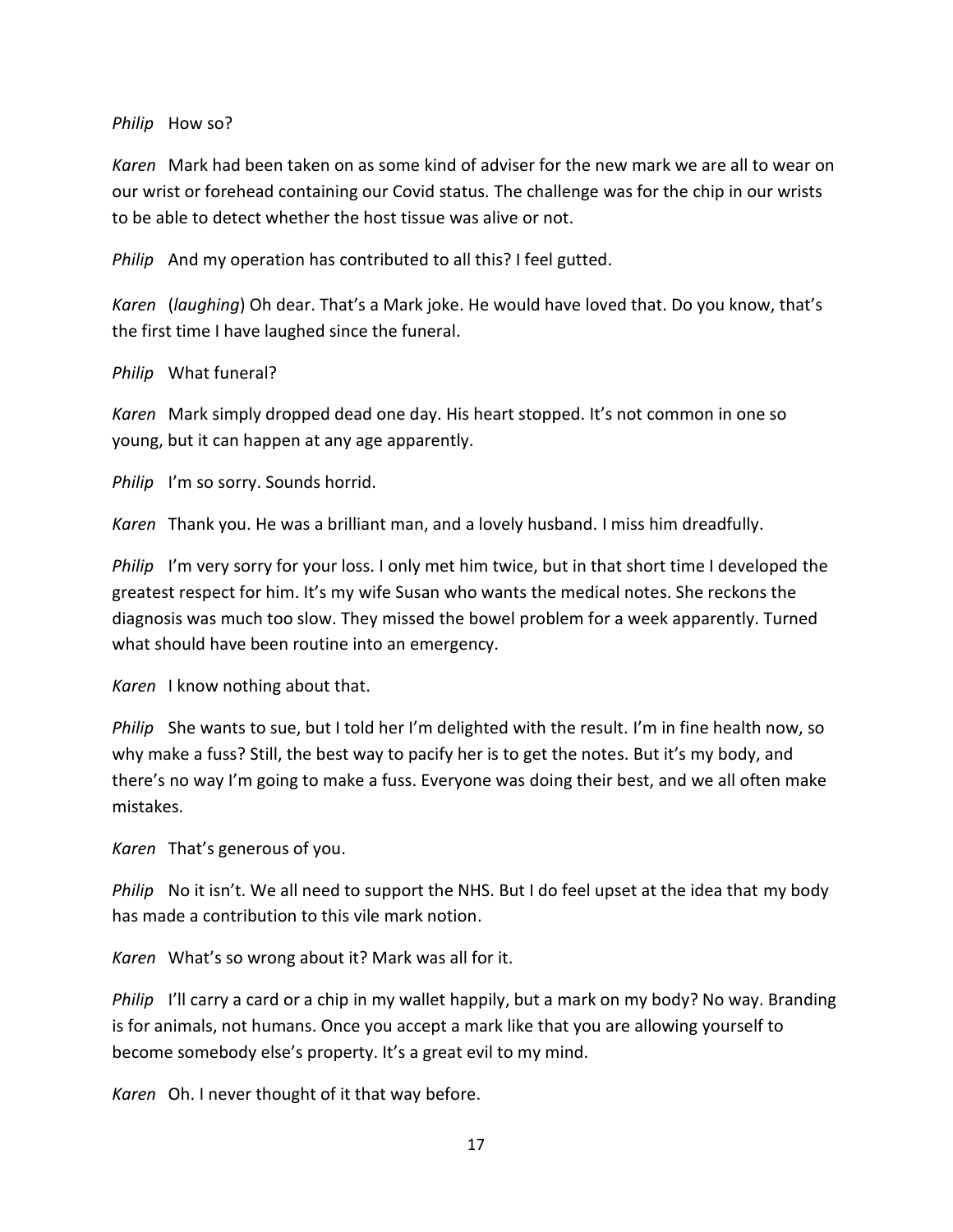*Philip* Look, forget the notes. Susan will just have to lump it. Now, is there anything I can do to help you? You're clearly upset. I would love to do something out of gratitude to your husband.

*Karen* You're very kind. It's nearly home time. Might you be driving in my direction? Our car was taken, and it's an awkward bus journey with a change in it. I'd be so grateful, as I have left the dog long enough already.

*Philip* Of course. No problem. That's terrible to lose your car on top of the bereavement. What happened to it?

*Karen* It was a fabulous electric car that came as part of the project. I'm sure Mark said it was a gift on expenses, but after he died, a low loader just turned up one day and removed it. I wasn't even there – a neighbour saw it. They didn't even put a note through the door. We had sold the car we already had, so now I'm left without anything.

*Philip* Monstrous. Who are these people?

*Karen* I don't know. Mark had to sign the official secrets act. They did do one kind thing, however. They advised Mark to carry some cash, so on Domino Day, the day of the crash when the banks toppled over and the ATMs stopped paying out, we had a cushion. Then with the two for one offer, we doubled it. It was enough to pay for the funeral.

*Philip* Shame you did that.

*Karen* What do you mean?

*Philip* That scheme – hand in a tenner and get twenty, hand in your twenty pound note and get forty, but credited to your national account. I don't trust it one bit.

*Karen* Why not?

*Philip* Physical cash circulates independently of government. But in a cashless society, it's all numbers in a machine, and that smacks of somebody being in control of it all. Before you know it, the only way to buy and sell will be through the mark, and then when everyone's been branded, they have us all in their fist. Charming!

*Karen* Oh dear. I hadn't thought of any of that. But isn't it still pounds Sterling?

*Philip* Well, I don't know what Sterling is any more. Time was when the sum of one pound meant a pound of gold. Then we went off the gold standard between the wars and it was just notes and coins, and if cash goes it will only be numbers in the ether. It worries me! Come on. Enough gloom for one day. Let's get you home!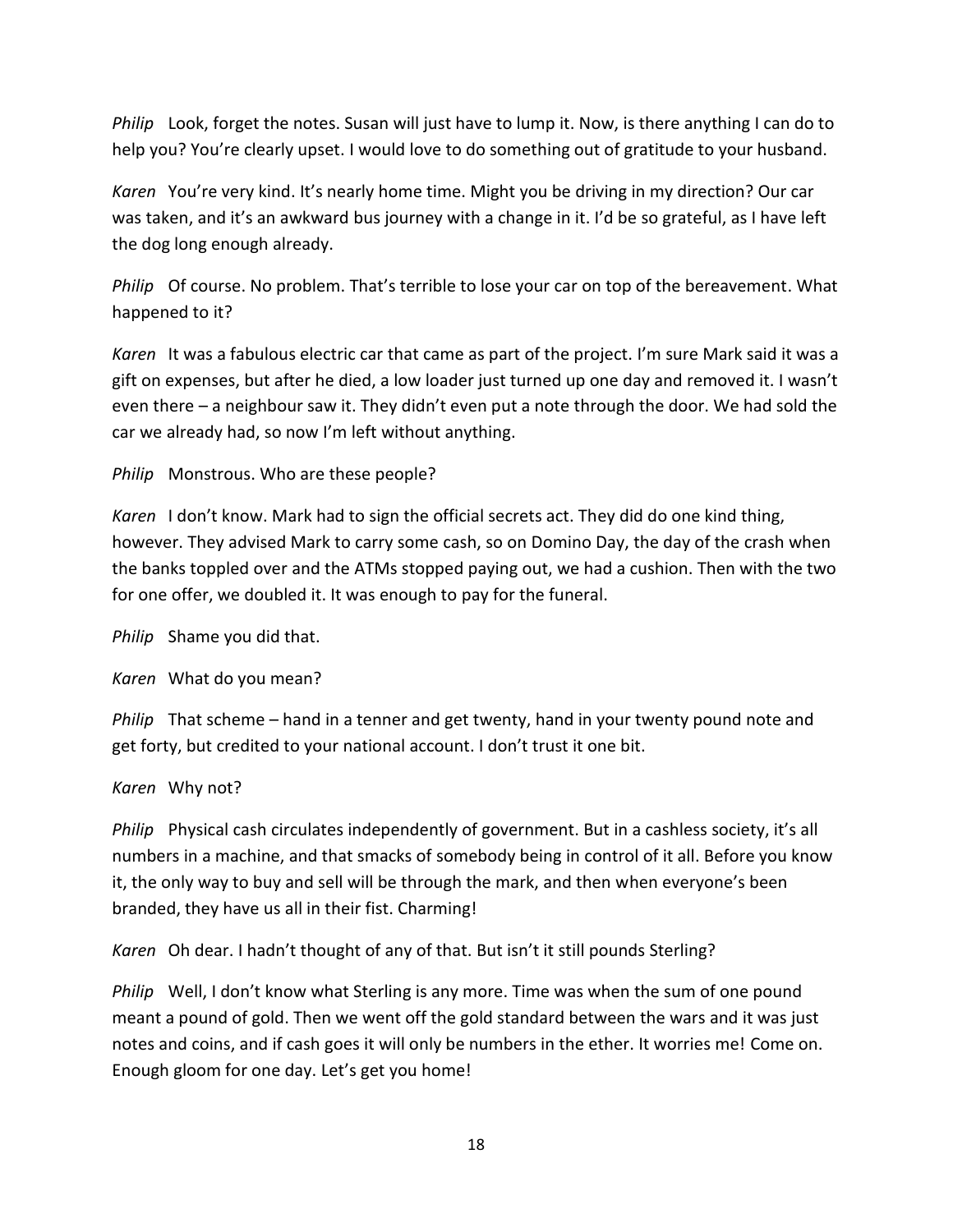#### *Final Scene*

#### *Outside Karen's front door.*

#### *Karen and Philip, with Hunding in the house.*

*SFX Sound of keys jangling and door opening*

*Karen* There. (*upset*) Oh no!

*Philip* Whatever is it?

*Karen* I know I locked the porch, because we never do, but something inside me said lock it this time so I did, and now it's gone too.

*Philip* I'm sorry, I don't...

*Karen* The robot vacuum cleaner. Sent from the ministry. It was a great machine, but it stopped working on the day Mark died. Two deaths in one day. Hunding, that's our dog, had become very attached to it. It was as if they had become friends. He used to curl up round it, and it would hum gently. I suppose it was warm for him.

*Philip* Well, I don't see...

*Karen* I couldn't get it to go, and there was no way of getting inside it to change batteries or whatever, so it was waiting to go to the dump, but I couldn't take it without a car, so it was sitting in the porch. Now it's gone. But how did they get in through a locked door?

*Philip* It's a fairly simple lock to pick.

*Karen* But how dare they enter at all without my say so?

*Hunding gives a whine from indoors.*

*Karen* Oh, the poor lamb!

*SFX Sound of keys - inner door opens*

*Hunding runs out and greets Philip enthusiastically.*

*Philip* Woah! Good boy.

*Karen* Down Hunding! I do apologise.

*Philip* No problem. We love dogs. Fine fellow!